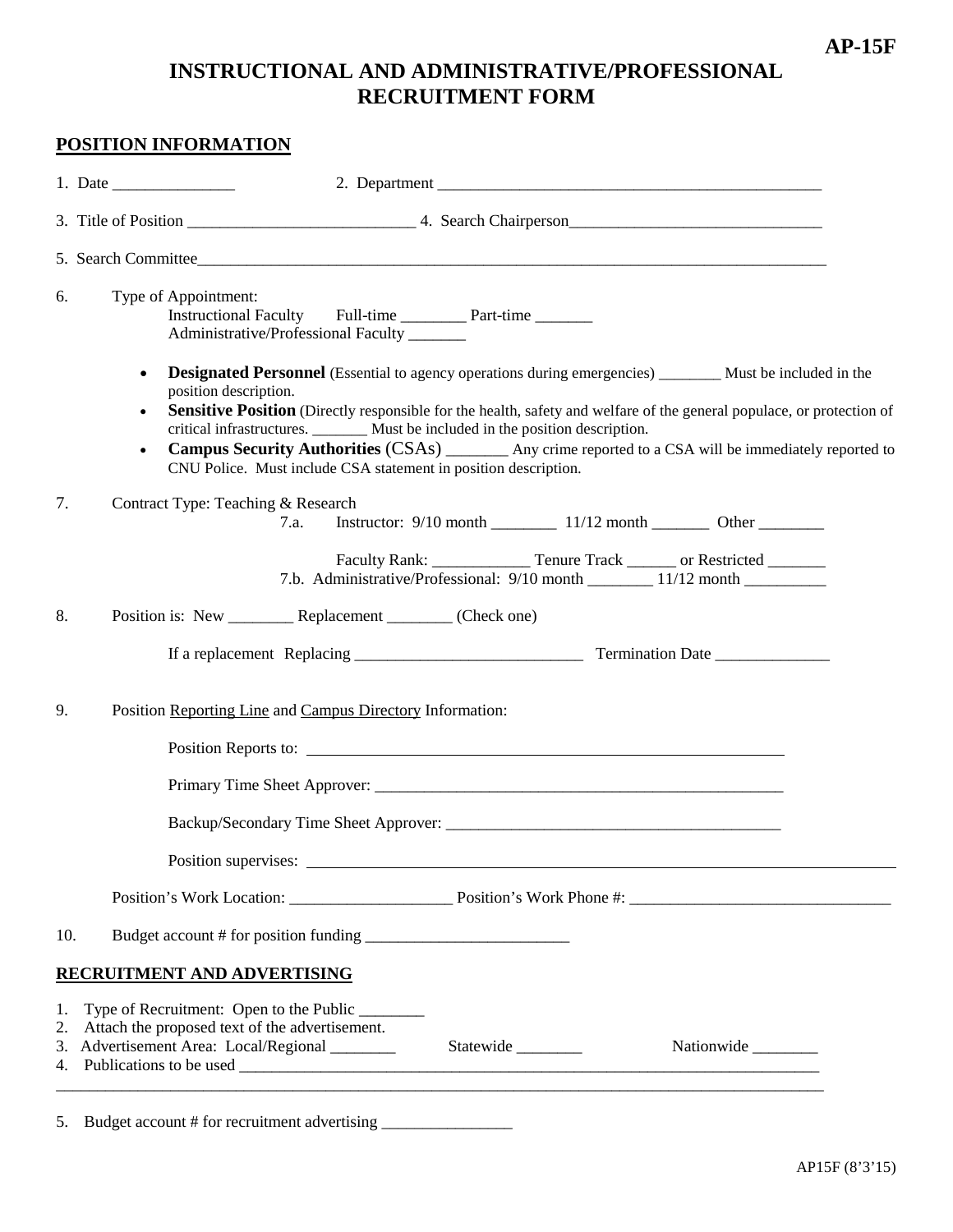# **APPROVAL SIGNATURES FOR POSITION RECRUITMENT**

Title of Position \_\_\_\_\_\_\_\_\_\_\_\_\_\_\_\_\_\_\_\_\_

1. Director/Department Chair/Supervisor

1. <u>Chief Budget Officer</u>

 $\frac{2}{\text{Dean (If Applied)}}$ 

5. Director of Title IX and EO

3. \_\_\_\_\_\_\_\_\_\_\_\_\_\_\_\_\_\_\_\_\_\_\_\_\_\_\_\_\_\_\_\_\_

Provost/Vice President/Chief of Staff

## **APPOINTMENT RECOMMENDATION**

**Director of Faculty Recruitment completes this section following interviews and receipt of information from the Search Committee.**

**Note:**

- **The Office of the Provost extends offers for employment for instructional faculty following receipt of approval signatures.\***
- **Director of Faculty Recruitment extends offers for employment for administrative and professional faculty following receipt of approval signatures.\***

|                                        | Proposed Salary Rate                                                                         |
|----------------------------------------|----------------------------------------------------------------------------------------------|
|                                        | Position # $\qquad \qquad$                                                                   |
|                                        |                                                                                              |
| <b>APPROVAL SIGNATURES FOR HIRING*</b> |                                                                                              |
| Dean (If Applicable)                   | <u> 1980 - Jan Barbara, martxa al II-lea (h. 1980).</u><br>4.<br>Director of Title IX and EO |
| Provost/Vice President                 | Chief of Staff                                                                               |
| 3.                                     |                                                                                              |

Chief Budget Officer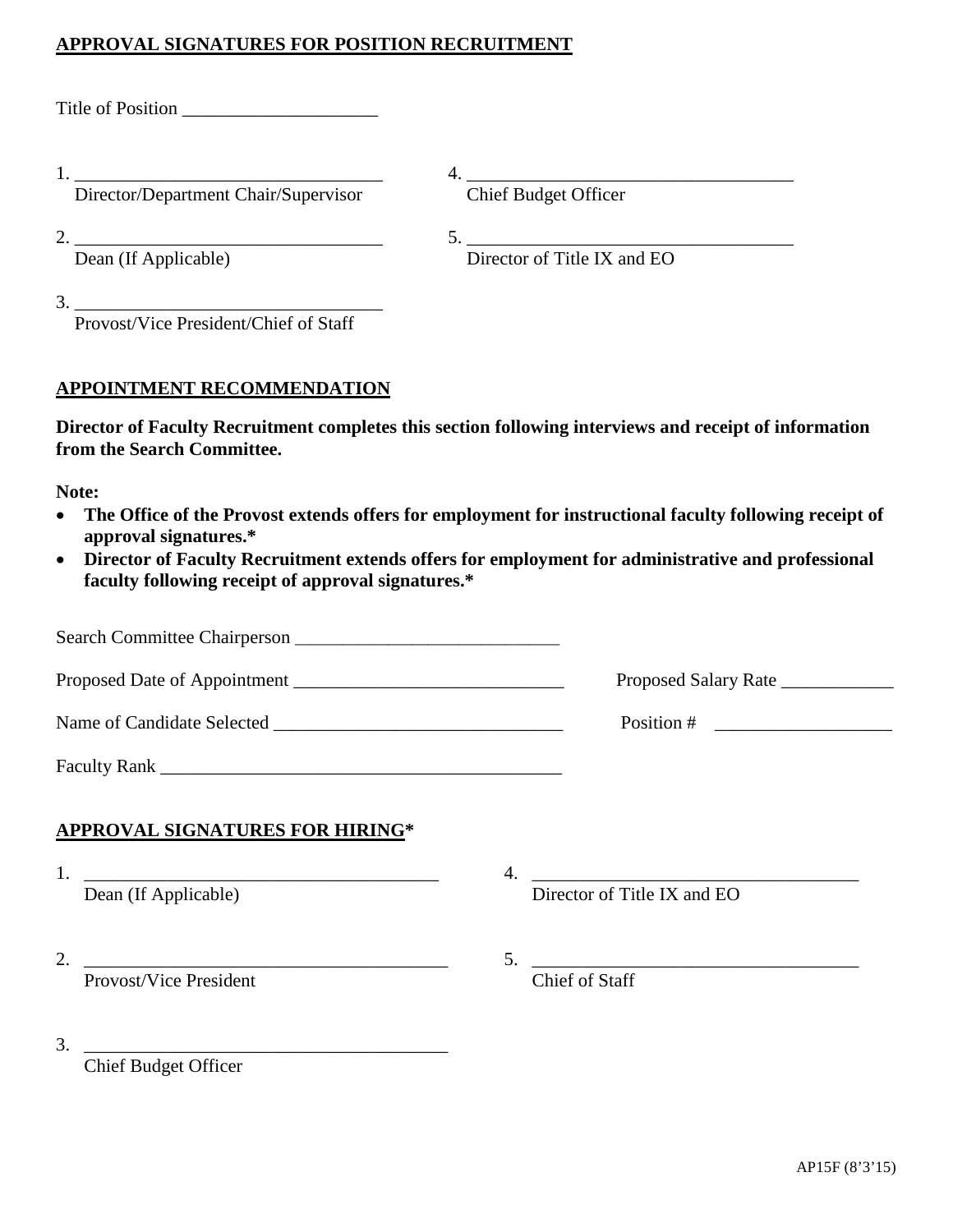#### **EXTENDING THE OFFER**

- **The Office of the Provost extends offers for employment for instructional faculty following receipt of approval signatures.\***
- **Director of Faculty Recruitment extends offers for employment for administrative and professional faculty following receipt of approval signatures.\***

| Offer Extended |        | Offer Accepted      |        |
|----------------|--------|---------------------|--------|
|                | (Date) |                     | (Date) |
| Hire Date      |        | HR Notified of Hire |        |
|                | (Date) |                     | (Date) |
|                |        |                     |        |

# **APPOINTMENT RECOMMENDATION- (Second Choice)**

**\*Please note an offer will be made if primary candidate selected does not accept. Please provide information only if you would like to proceed with an offer for the second choice.**

**Director of Faculty Recruitment completes this section following interviews and receipt of information from the Search Committee.**

**Note:**

- **The Office of the Provost extends offers for employment for instructional faculty following receipt of approval signatures.\***
- **Director of Faculty Recruitment extends offers for employment for administrative and professional faculty following receipt of approval signatures.\***

| Search Committee Chairperson               |                      |
|--------------------------------------------|----------------------|
| Proposed Date of Appointment               | Proposed Salary Rate |
| Name of Candidate Selected<br>Faculty Rank | Position #           |

#### **APPROVAL SIGNATURES FOR HIRING (Second Choice) -\* Offer will only be made if primary candidate selected does not accept.**

| . . |                      |        |
|-----|----------------------|--------|
|     | Dean (If Applicable) | nt Fil |

5.  $\frac{1}{\text{Provost/Vice President}}$  5.  $\frac{1}{\text{Chief of Staff}}$ Provost/Vice President

6. \_\_\_\_\_\_\_\_\_\_\_\_\_\_\_\_\_\_\_\_\_\_\_\_\_\_\_\_\_\_\_\_\_\_\_\_\_\_\_

Chief Budget Officer